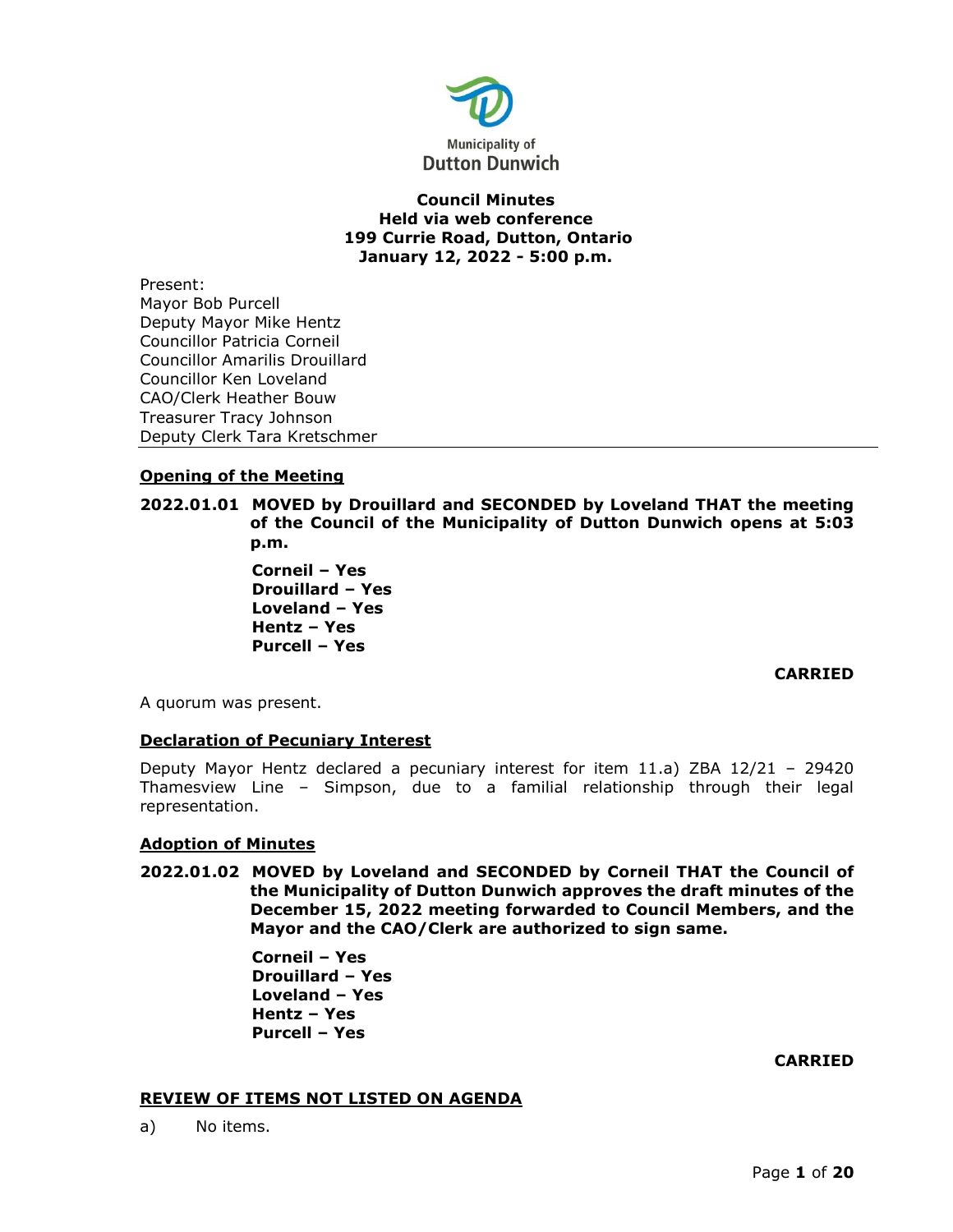#### **PUBLIC WORKS DEPT**

#### Public Works Monthly Report

**2022.01.03 MOVED by Hentz and SECONDED by Drouillard THAT the Council of the Municipality of Dutton Dunwich receives the report of the Manager of Roads and Facilities titled "Public Works Monthly Report for December 2021", dated January 12,2022 for information.** 

> **Corneil – Yes Drouillard – Yes Loveland – Yes Hentz – Yes Purcell – Yes**

> > **CARRIED**

Monthly Safety Meeting Minutes

**2022.01.04 MOVED by Drouillard and SECONDED by Corneil THAT the Council of the Municipality of Dutton Dunwich receives the "Public Works Safety Meeting" minutes dated January 6, 2022 for information.**

> **Corneil – Yes Drouillard – Yes Loveland – Yes Hentz – Yes Purcell – Yes**

> > **CARRIED**

#### **WATER DEPARTMENT**

Water Operations Manager's Monthly Report

**2022.01.05 MOVED by Corneil and SECONDED by Loveland THAT the Council of the Municipality of Dutton Dunwich receives the report of the Water Operations Manager titled "Water Operations Report – December 2021", dated January 12, 2022 for information.**

> **Corneil – Yes Drouillard – Yes Loveland – Yes Hentz – Yes Purcell – Yes**

> > **CARRIED**

#### **WASTEWATER DEPARTMENT**

Wastewater Operator Monthly Report

**2022.01.06 MOVED by Loveland and SECONDED by Hentz THAT the Council of the Municipality of Dutton Dunwich receives the report of the Wastewater Operator titled "Monthly Report – December 2021", dated January 12, 2022 for information.** 

> **Corneil – Yes Drouillard – Yes Loveland – Yes Hentz – Yes Purcell – Yes**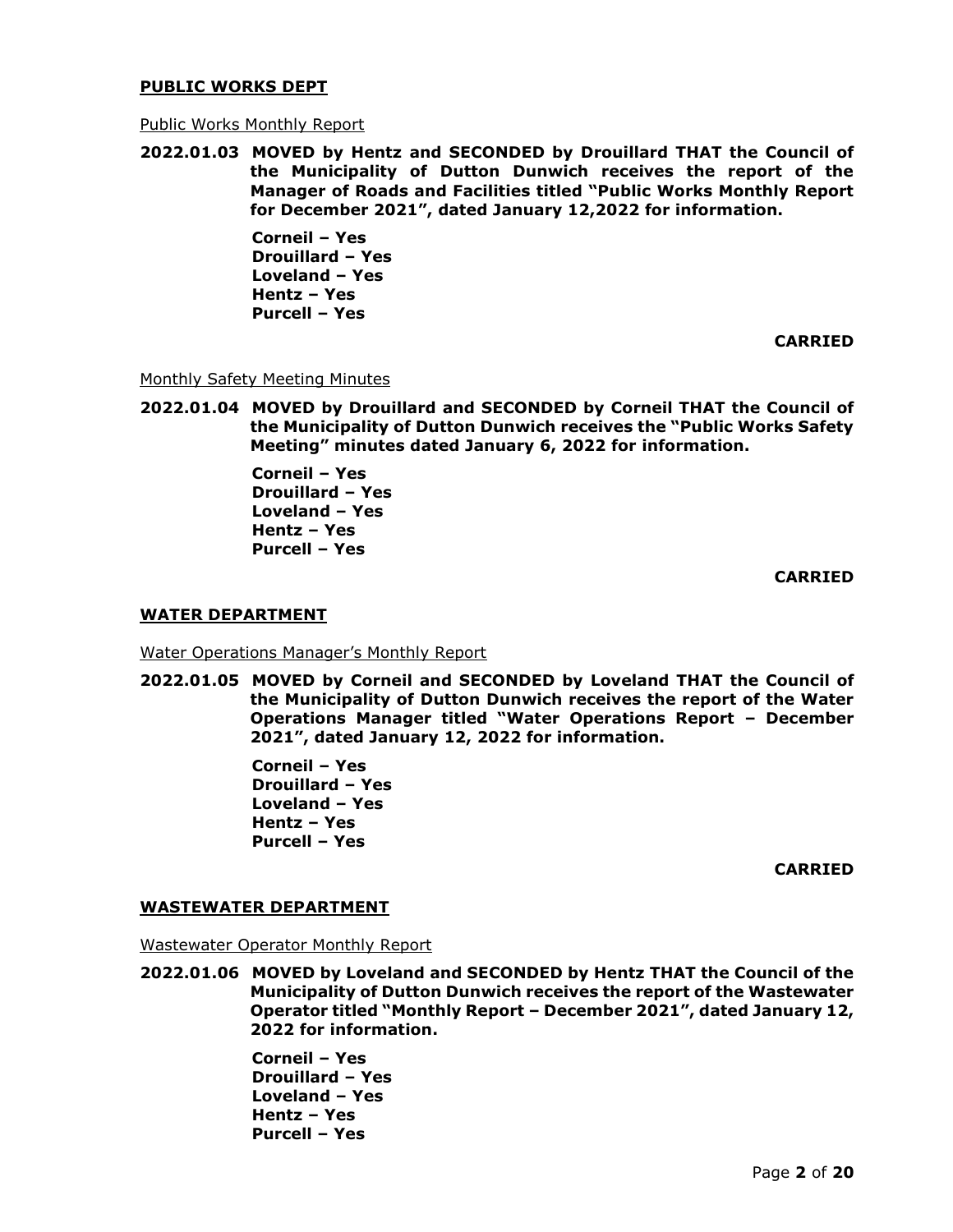# **BUILDING DEPT**

#### Monthly Building Activity Report

**2022.01.07 MOVED by Hentz and SECONDED by Drouillard THAT the Council of the Municipality of Dutton Dunwich receives the report of the Chief Building Official titled "Building Activity Report – December 2021", dated January 12, 2022 for information.** 

> **Corneil – Yes Drouillard – Yes Loveland – Yes Hentz – Yes Purcell – Yes**

> > **CARRIED**

## **FIRE DEPARTMENT**

Fire Chief's Monthly Report

**2022.01.08 MOVED by Drouillard and SECONDED by Loveland THAT the Council of the Municipality of Dutton Dunwich receives the report of the Acting Fire Chief titled "Monthly Report – December 2021", dated January 12, 2022 for information.** 

> **Corneil – Yes Drouillard – Yes Loveland – Yes Hentz – Yes Purcell – Yes**

> > **CARRIED**

## **DRAINAGE DEPARTMENT**

Drainage Superintendent's Monthly Report

**2022.01.09 MOVED by Loveland and SECONDED by Corneil THAT the Council of the Municipality of Dutton Dunwich receives the report of the Drainage Superintendent titled "Monthly Activity Report for December 2021", dated January 12, 2022 for information.** 

> **Corneil – Yes Drouillard – Yes Loveland – Yes Hentz – Yes Purcell – Yes**

> > **CARRIED**

Petition for Drainage Works – Duncan Leitch Drain – Bailey/Wright

**2022.01.10 MOVED by Hentz and SECONDED by Loveland THAT the Council of the Municipality of Dutton Dunwich receives the section 4 petition for the Duncan Leitch Drain, filed by Jason & Kenneth Bailey and Deb & Wayne Wright; and**

> **THAT Council appoint Spriet Associates Ltd. to prepare the necessary report; and**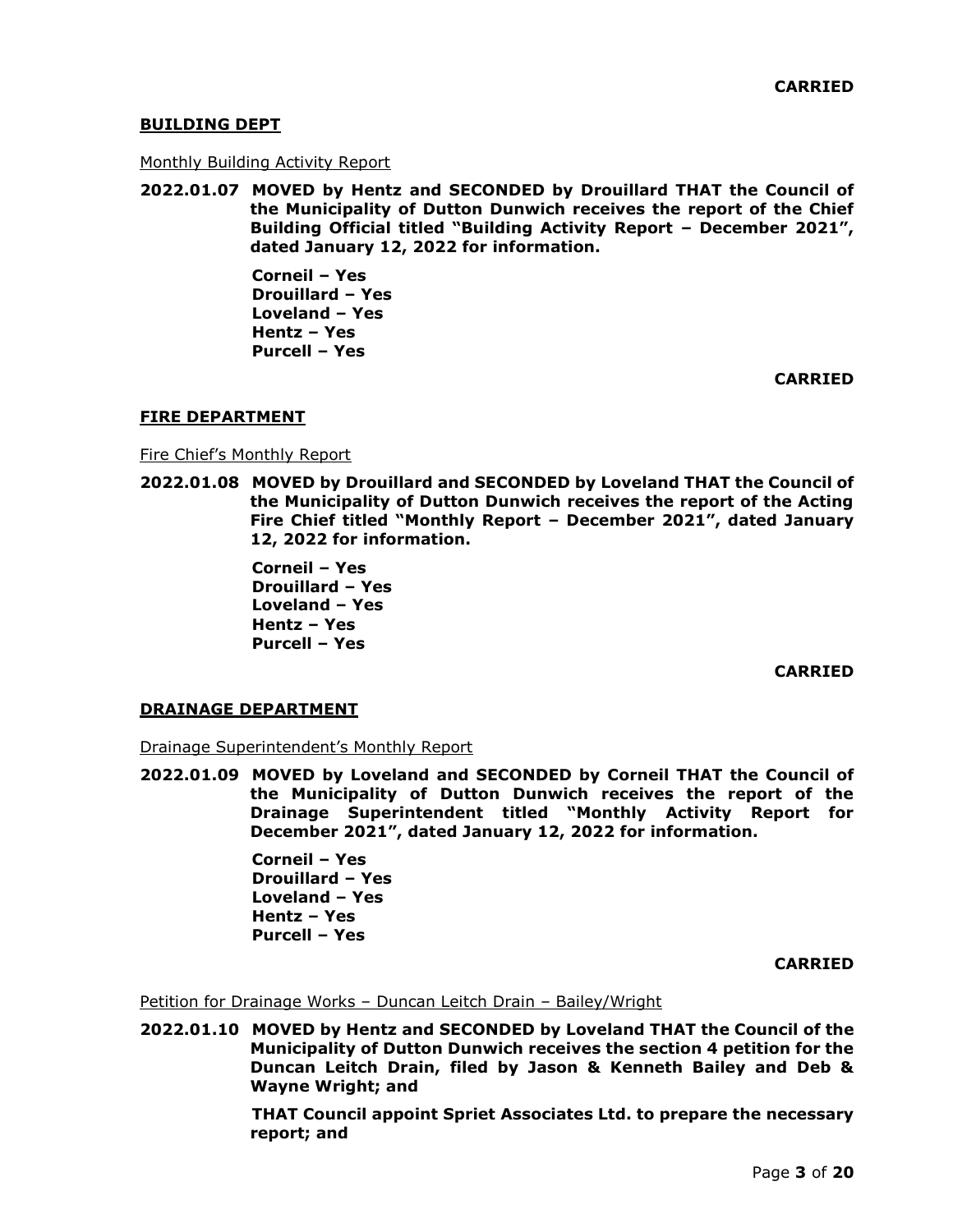**THAT notice of Council's decision to appoint the engineer be sent to all petitioners, the LTVCA, MECP, OMAFRA and Spriet Associates Ltd.**

**Corneil – Yes Drouillard – Yes Loveland – Yes Hentz – Yes Purcell – Yes** 

**CARRIED**

Receive the Engineer's Report – Duncan Leitch Drain

**2022.01.11 MOVED by Loveland and SECONDED by Drouillard THAT the Council of the Municipality of Dutton Dunwich receives the Engineer's report for the Duncan Leitch Drain and instructs the Clerk to notify everyone required to be notified under section 41 of the Drainage Act; and**

> **THAT Council will hold a meeting to consider the report at their regular Council meeting February 9, 2022 at 5:30pm.**

**Corneil – Yes Drouillard – Yes Loveland – Yes Hentz – Yes Purcell – Yes** 

**CARRIED**

Receive the Engineer's Report – East Branch of the Lodge & Graham Drain

**2022.01.12 MOVED by Drouillard and SECONDED by Corneil THAT the Council of the Municipality of Dutton Dunwich receives the Engineer's report for the East Branch of the Lodge & Graham Drain and instructs the Clerk to notify everyone required to be notified under section 41 of the Drainage Act; and**

> **THAT Council will hold a meeting to consider the report at their regular Council meeting February 9, 2022 at 5:45pm.**

**Corneil – Yes Drouillard – Yes Loveland – Yes Hentz – Yes Purcell – Yes** 

**CARRIED**

Forbes Drain Upper Branches Maintenance

The Drainage Superintendent presented this report to Council.

**2022.01.13 MOVED by Corneil and SECONDED by Loveland THAT the Council of the Municipality of Dutton Dunwich receives the report of the Drainage Superintendent titled "Forbes Drain Upper Branches Maintenance", dated January 12, 2022 for information; and**

> **THAT Council award Timmermans Drainage and Bulldozing the contract for the maintenance of the Forbes Drain Upper Branches in the amount of \$23,115.74 including HST.**

**Corneil – Yes Drouillard – Yes Loveland – Yes**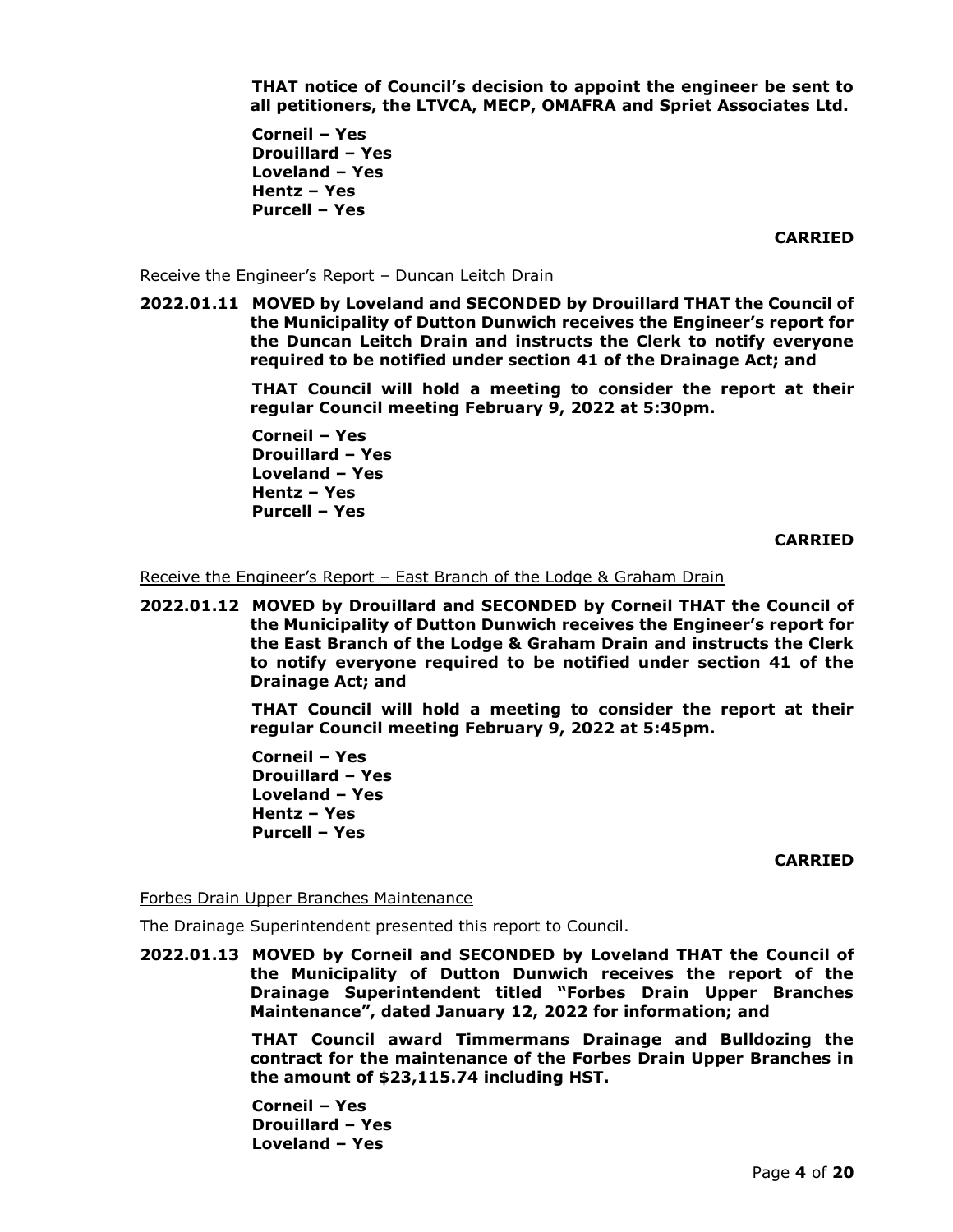**CARRIED**

#### Gillis Drain Maintenance

The Drainage Superintendent presented this report to Council.

**2022.01.14 MOVED by Hentz and SECONDED by Loveland THAT the Council of the Municipality of Dutton Dunwich receives the report of the Drainage Superintendent titled "Gillis Drain Maintenance", dated January 12, 2022 for information; and**

> **THAT Council award Timmermans Drainage and Bulldozing the contract for the maintenance of the Gillis Drain in the amount of \$12,006.44 including HST.**

**Corneil – Yes Drouillard – Yes Loveland – Yes Hentz – Yes Purcell – Yes** 

#### **CARRIED**

#### McFarlane Blue Drain Maintenance

The Drainage Superintendent presented this report to Council.

**2022.01.15 MOVED by Drouillard and SECONDED by Hentz THAT the Council of the Municipality of Dutton Dunwich receives the report of the Drainage Superintendent titled "McFarlane Blue Drain Maintenance", dated January 12, 2022 for information; and**

> **THAT Council award Timmermans Drainage and Bulldozing the contract for the maintenance of the McFarlane Blue Drain in the amount of \$21,341.75 including HST.**

**Corneil – Yes Drouillard – Yes Loveland – Yes Hentz – Yes Purcell – Yes** 

#### **CARRIED**

#### McPhedran Drain Maintenance

The Drainage Superintendent presented this report to Council.

**2022.01.16 MOVED by Corneil and SECONDED by Hentz THAT the Council of the Municipality of Dutton Dunwich receives the report of the Drainage Superintendent titled "McPhedran Drain Maintenance", dated January 12, 2022 for information; and**

> **THAT Council award Timmermans Drainage and Bulldozing the contract for the maintenance of the McPhedran Drain in the amount of \$7,187.08 including HST.**

**Corneil – Yes Drouillard – Yes Loveland – Yes Hentz – Yes**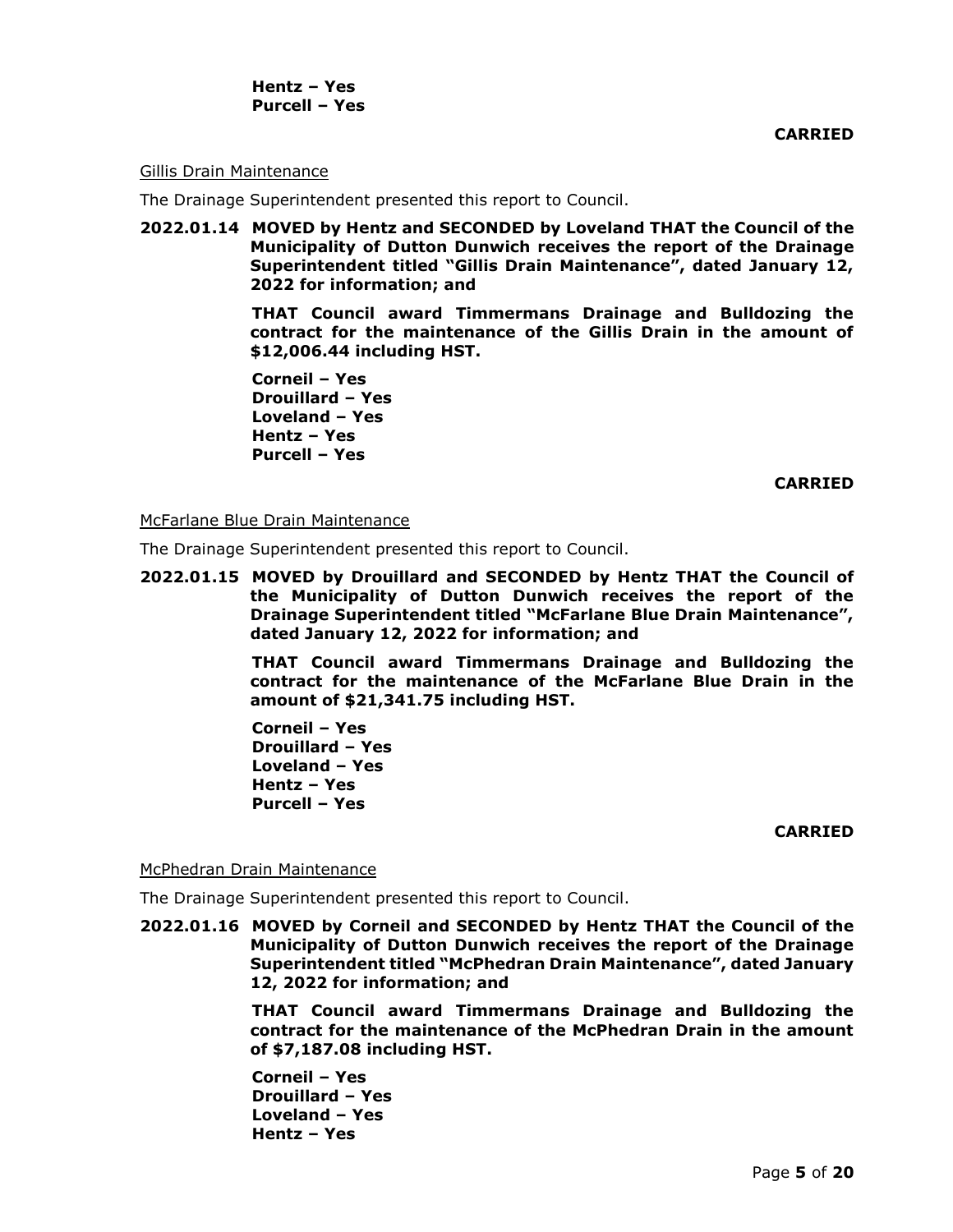## Racz Drain Maintenance

The Drainage Superintendent presented this report to Council.

**2022.01.17 MOVED by Loveland and SECONDED by Hentz THAT the Council of the Municipality of Dutton Dunwich receives the report of the Drainage Superintendent titled "Racz Drain Maintenance", dated January 12, 2022 for information; and**

> **THAT Council award Timmermans Drainage and Bulldozing the contract for the maintenance of the Racz Drain in the amount of \$14,362.08 including HST.**

**Corneil – Yes Drouillard – Yes Loveland – Yes Hentz – Yes Purcell – Yes** 

**CARRIED**

AMO Letter in Support of Minister of Agriculture, Food and Rural Affairs

The Drainage Superintendent presented this report to Council.

**2022.01.18 MOVED by Hentz and SECONDED by Drouillard THAT the Council of the Municipality of Dutton Dunwich receives the report of the Drainage Superintendent titled "AMO Letter in Support of Minister of Agriculture, Food and Rural Affairs", dated January 12, 2022 for information; and**

> **THAT Council instruct the Mayor to send a letter to Jean-Jacques Ruest of Canadian National Railway and cc'd to all, in support of the letter sent to the CN by Lisa Thompson, the Minister of Agriculture, Food and Rural Affairs.**

**Corneil – Yes Drouillard – Yes Loveland – Yes Hentz – Yes Purcell – Yes** 

**CARRIED**

## **PLANNING DEPARTMENT**

ZBA 12/21 – 29420 Thamesview Line - Simpson

**2022.01.19 MOVED by Corneil and SECONDED by Loveland THAT the public meeting to consider Zoning By-law Amendment file no. ZBA 12/21, filed by James Stuart Simpson, for 29420 Thamesview Line, Municipality of Dutton Dunwich, opens at 5:24 p.m.**

> **Corneil – Yes Drouillard – Yes Loveland – Yes Hentz – Purcell – Yes**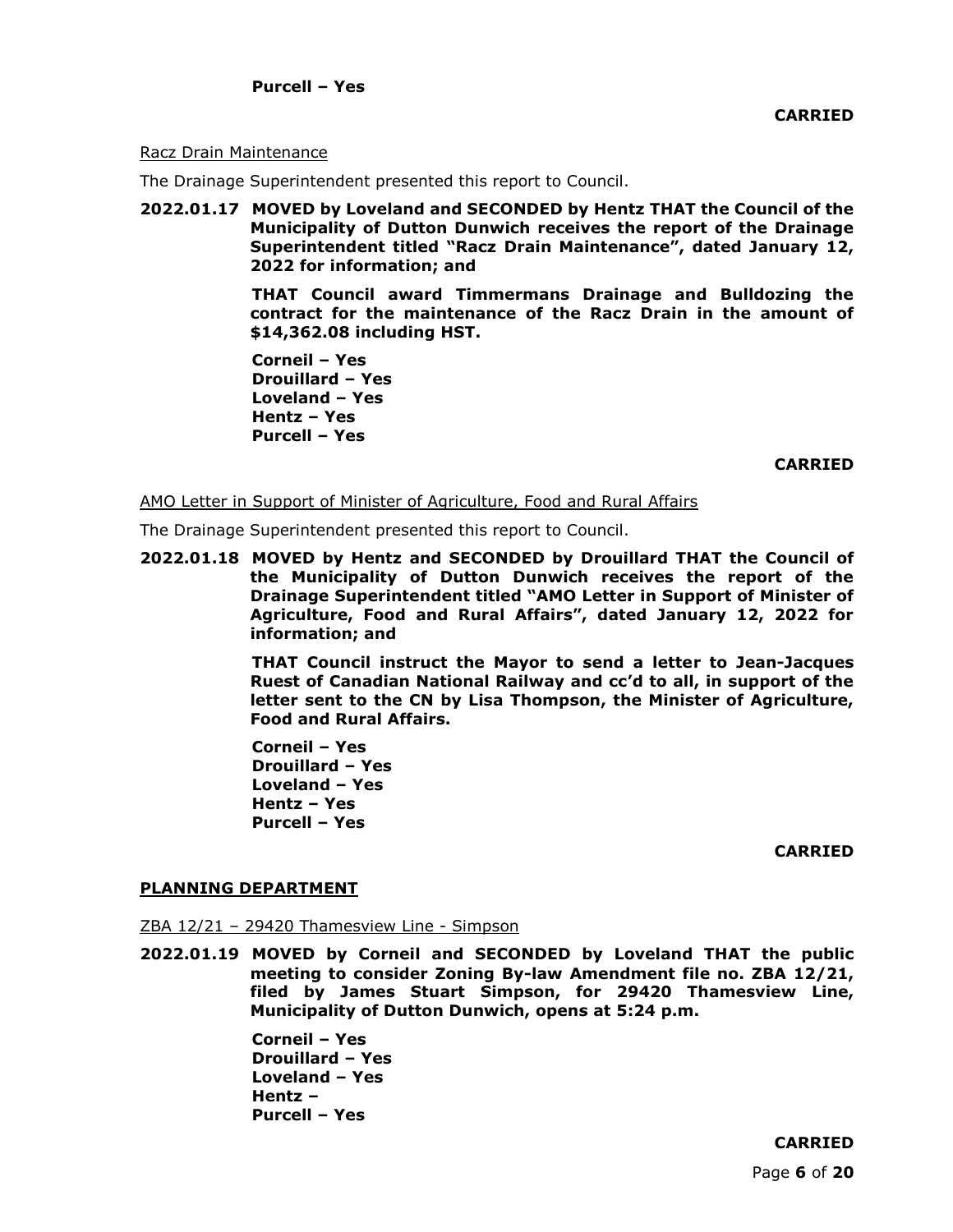The Mayor stated that this is a public meeting as required by section 34 of the Planning Act to afford any person an opportunity to make representation with respect to a proposed zoning by-law amendment to rezone the subject property from large lot agricultural (A3) zone to special rural residential (RS) zone (severed parcel) to permit non-farm residential uses and special agricultural (A2) zone (retained parcel) to prohibit residential uses. The subject property is legally described as CON A to B BF Lot 11, N PT 12 and locally known as 29420 Thamesview Line, Municipality of Dutton Dunwich

The Mayor asked if any member of Council had a disclosure of interest concerning the proposals. Deputy Mayor Hentz declared a pecuniary interest as previously disclosed.

The Mayor asked the CAO/Clerk what method of notice, and when was the notice given to the public for the meeting. The CAO/Clerk replied that a sign was posted on the subject property by December 17, 2021 and notices mailed to property owners within 120 metres of the subject property on December 16, 2021.

The Planner presented their report to Council.

The Mayor asked the CAO/Clerk if any comments were received from staff. The CAO/Clerk replied yes, and that they were attached to the Planner's report. The Mayor then asked if the CAO/Clerk received any written submissions on this application. The CAO/Clerk replied yes, and that that they were attached to the Planner's report.

The Mayor stated that before he opened the floor to questions from the public, please be advised if any person from the public wishes to receive further information on the action of Council regarding the passing of a by-law on the proposed amendment, please ensure that they leave their name, address and postal code with the CAO/Clerk prior to leaving the meeting. There were no questions from the public. The Mayor then asked if there were any further questions from Council. There were no questions from Council.

The Mayor stated that if there are no further questions, please be advised that any person wishing further information on the action of Council regarding the passing of a by-law on the proposed amendment should leave their name, address and postal code with the CAO/Clerk prior to leaving the meeting. If you are not the applicant you should request a copy of the decision since it may be appealed to the Ontario Land Tribunal by the applicant or another member of the public. The last day to appeal is February 1, 2022.

**2022.01.20 MOVED by Loveland and SECONDED by Drouillard THAT the Council of the Municipality of Dutton Dunwich receives the report of the Planner titled "Application for Zoning By-law Amendment ZBA 12/21 – 29420 Thamesview Line, Municipality of Dutton Dunwich – James Stuart Simpson", dated January 12, 2022 for information.**

> **Corneil – Yes Drouillard – Yes Loveland – Yes Hentz – Purcell – Yes**

## **CARRIED**

**2022.01.21 MOVED by Drouillard and SECONDED by Corneil THAT the Council of the Municipality of Dutton Dunwich approves Zoning By-law Amendment ZBA 12/21, for property located at 29420 Thamesview Line, from Large Lot Agricultural (A3) Zone to Special Rural Residential (RS) Zone and Special Agricultural (A2) Zone, in accordance with the site-specific by-law #2022-07.**

> **Corneil – Yes Drouillard – Yes Loveland – Yes Hentz –**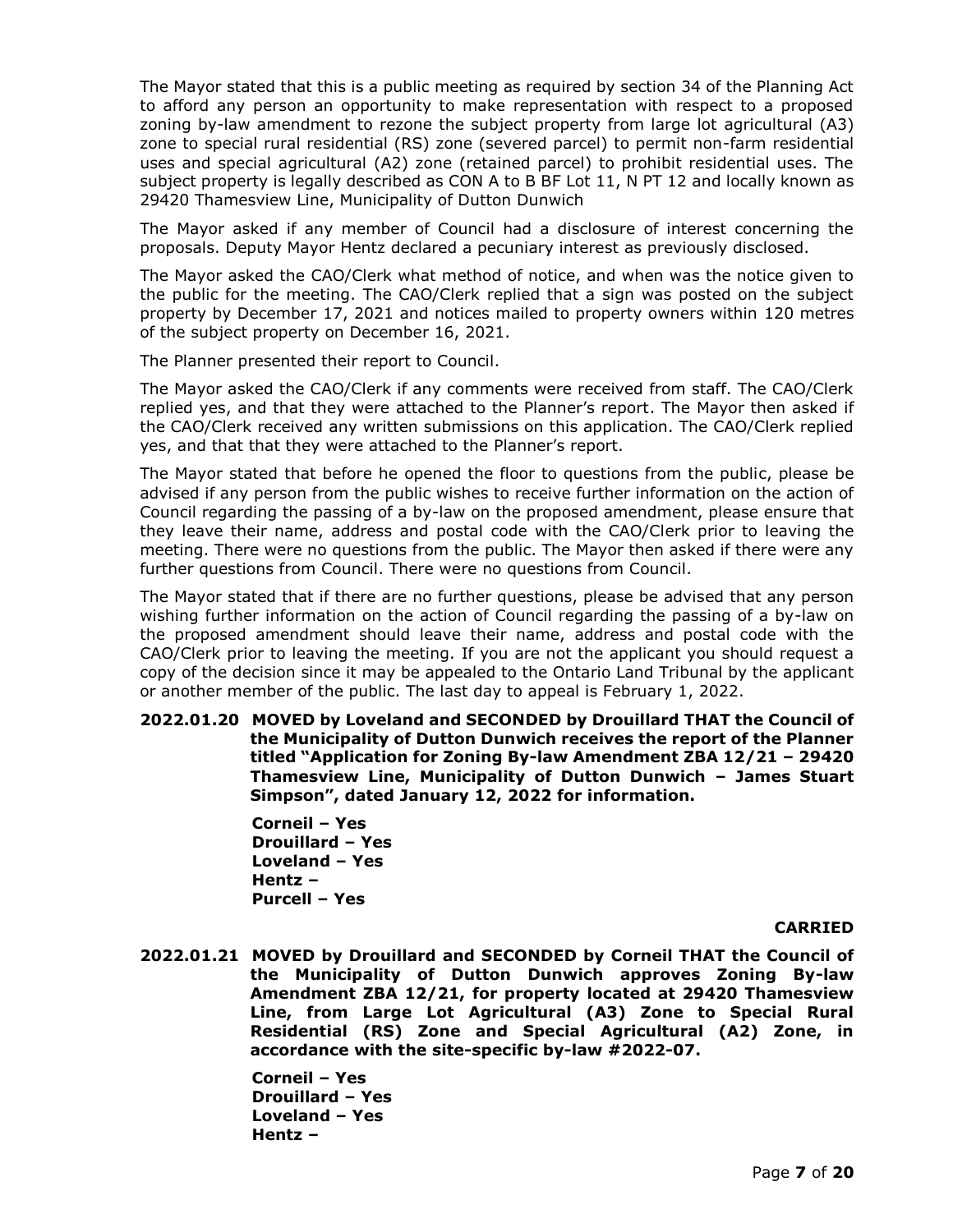**Purcell – Yes** 

**CARRIED**

**2022.01.22 MOVED by Loveland and SECONDED by Drouillard THAT the public meeting to consider Zoning By-law Amendment file no. ZBA 12/21, filed by James Stuart Simpson, for 29420 Thamesview Line, Municipality of Dutton Dunwich closes at 5:31 p.m.**

> **Corneil – Yes Drouillard – Yes Loveland – Yes Hentz – Purcell – Yes**

> > **CARRIED**

## ZBA 13/21 – 31681 Edinborough Line – McAuliffe

**2022.01.23 MOVED by Hentz and SECONDED by Loveland THAT the public meeting to consider Zoning By-law Amendment file no. ZBA 13/21, filed by Jim and Janet McAuliffe, for 31681 Edinborough Line, Municipality of Dutton Dunwich opens at 5:31 p.m.**

> **Corneil – Yes Drouillard – Yes Loveland – Yes Hentz – Yes Purcell – Yes**

# **CARRIED**

The Mayor stated that this is a public meeting as required by Section 34 of the Planning Act to afford any person an opportunity to make representation with respect to a proposed zoning by-law amendment to rezone the subject property to amend the existing site specific Agricultural (A1-9) Zone shown on map 7 of the by-law. It is proposed to extend the dates of operation and number of events for the existing motocross facility. The proposed amendment would increase the facility's operation from April  $1<sup>st</sup>$  and October 31<sup>st</sup> to March  $1<sup>st</sup>$  and November 30<sup>th</sup>, adding two (2) months. The proposed amendment would also increase the number of race events from 4 to 8, which is an addition of 4 race events. The subject property is legally described as Concession 5 North of A NW ¼ Lot 21, locally known as 31681 Edinborough Line, Municipality of Dutton Dunwich.

The Mayor then asked if any member of Council had a disclosure of interest concerning the proposals. There were none from Council.

The Mayor asked the CAO/Clerk what method of notice and when was the notice given to the public for this meeting. The CAO/Clerk replied that a sign was posted on the subject property by December 17, 2021 and notices were mailed to property owners within 120m of the subject property on December 16, 2021.

The Planner presented their report to Council.

The Mayor asked the CAO/Clerk if any comments were received from staff. The CAO/Clerk replied yes, and they are attached to the Planner's report. The Mayor then asked the CAO/Clerk if any written submissions were received on this application. The CAO/Clerk replied yes, and they are attached to the Planner's report.

The Mayor then stated that before he opens the floor to questions from the public, please be advised if any person from the public wishes to receive further information on the action of Council regarding the passing of a by-law on the proposed amendment, please ensure that they leave their name, address and postal code with the CAO/Clerk prior to leaving the meeting. Dave Durham then expressed his concern about the noise coming from the race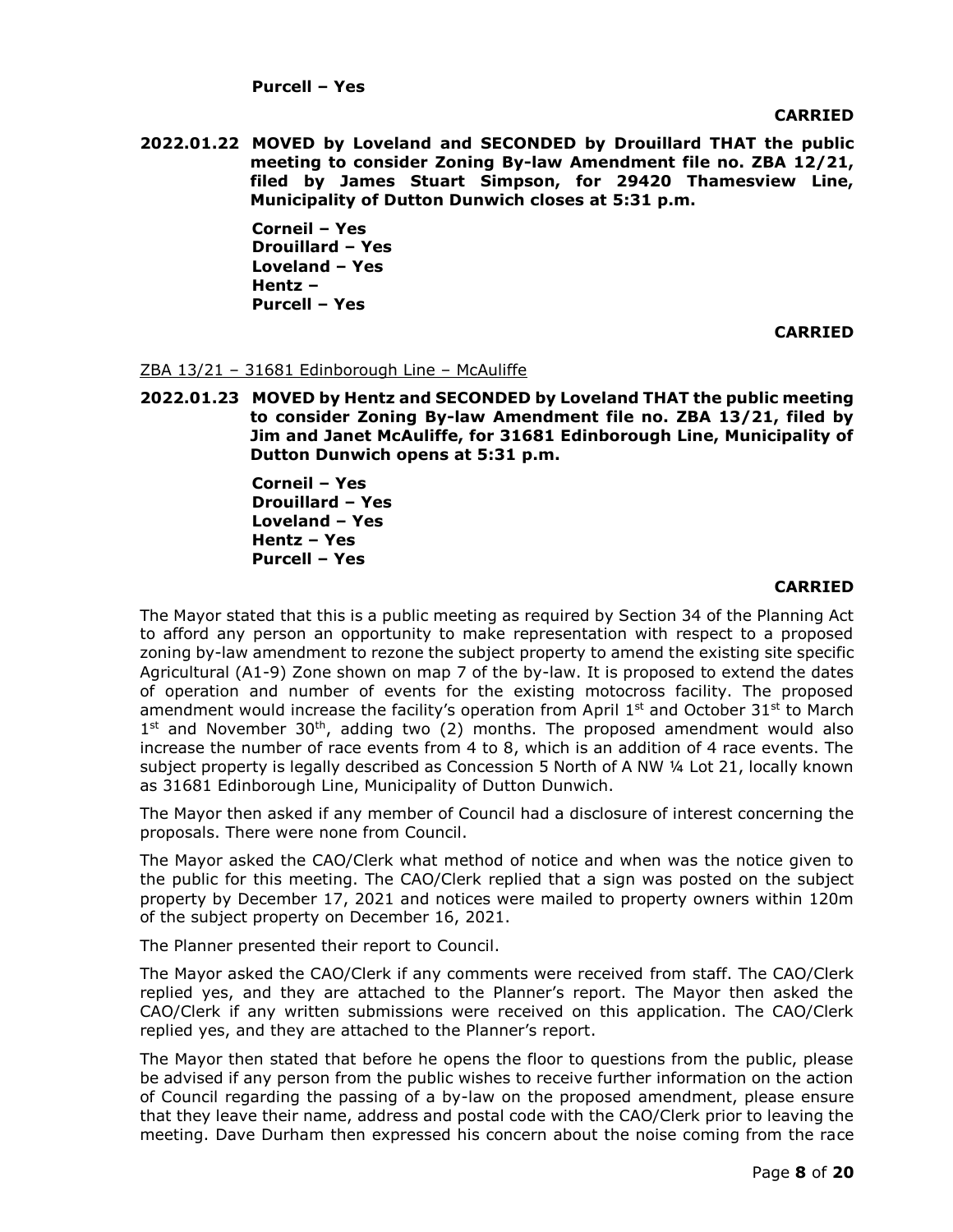track and that the proposed number of races will double if approved. Chief Bill Menzie (MEU) reported that the property owners have complied with all requests made by the municipality in regard to by-law enforcement. The Mayor asked if there were any further questions from Council. Councillor Corneil noted the positive impact on economic activity within the municipality when race events occur.

The Mayor stated that if there are no further questions, please be advised that any person wishing further information on the actions of Council regarding the passing of a by-law on the proposed amendment, should leave their name, address and postal code with the CAO/Clerk prior to leaving the meeting. If you are not the applicant you should request a copy of the decision since it may be appealed to the Ontario Land Tribunal by the applicant or another member of the public. The last day to appeal is February 1, 2022.

**2022.01.24 MOVED by Loveland and SECONDED by Corneil THAT the Council of the Municipality of Dutton Dunwich receives the report of the Planner titled "Application for Zoning By-law Amendment ZBA 13/21 – 31681 Edinborough Line, Municipality of Dutton Dunwich – Jim and Janet McAuliffe", dated January 12, 2022 for information.** 

> **Corneil – Yes Drouillard – Yes Loveland – Yes Hentz – Yes Purcell – Yes**

## **CARRIED**

**2022.01.25 MOVED by Corneil and SECONDED by Drouillard THAT the Council of the Municipality of Dutton Dunwich approves Zoning By-law Amendment ZBA 13/21, for property located at 31681 Edinborough Line, to further amend the site specific Agricultural (A1-9) Zone, in accordance with the site-specific by-law #2022-08.**

> **Corneil – Yes Drouillard – Yes Loveland – Yes Hentz – Yes Purcell – Yes**

## **CARRIED**

**2022.01.26 MOVED by Drouillard and SECONDED by Hentz THAT the public meeting to consider Zoning By-law Amendment ZBA 13/21, filed by Jim and Janet McAuliffe, for 31681 Edinborough Line, Municipality of Dutton Dunwich closes at 5:51 p.m.**

> **Corneil – Yes Drouillard – Yes Loveland – Yes Hentz – Yes Purcell – Yes**

## **CARRIED**

## ZBA 14/21 – 12186 Currie Road – Carl McLeod & Sons Ltd.

**2022.01.27 MOVED by Hentz and SECONDED by Corneil THAT the public meeting to consider Zoning By-law Amendment file no. ZBA 14/21, filed by Carl McLeod & Sons Ltd., for 12186 Currie Road, Municipality of Dutton Dunwich opens at 5:53 p.m.**

> **Corneil – Yes Drouillard – Yes**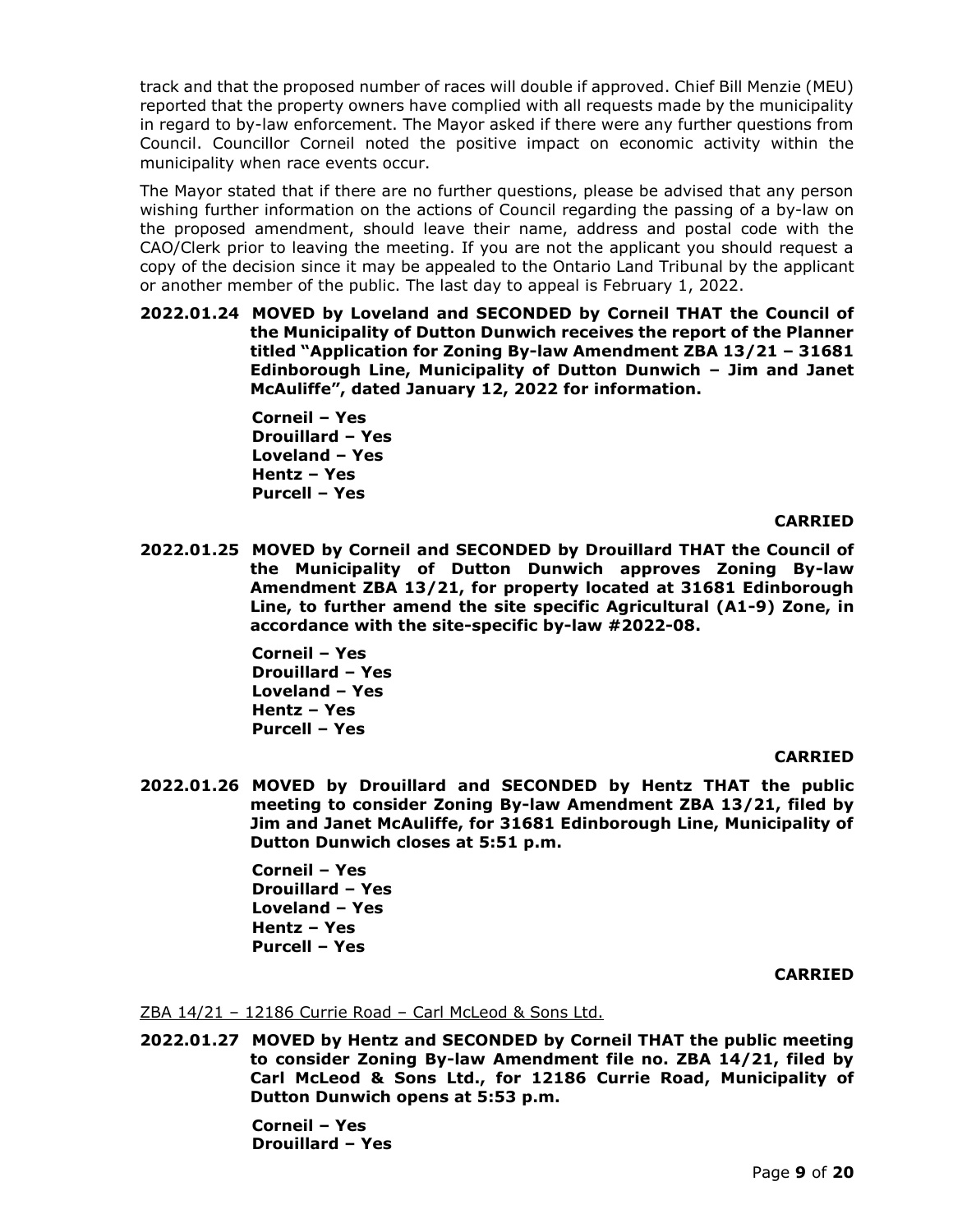# **CARRIED**

The Mayor stated that this is a public meeting as required by section 34 of the Planning Act to afford any person an opportunity to make representation with respect to a proposed zoning by-law amendment to rezone the subject property from Large Lot Agricultural (A3) to Special Rural Residential (RS) Zone (severed parcel) to permit non-farm residential uses and Special Agricultural 9A2) Zone (retained parcel) to prohibit residential uses. The subject property is legally described as Concession 4, S ½ Lot 13, and locally known as 12186 Currie Road, Municipality of Dutton Dunwich.

The Mayor asked if any member of Council had a disclosure of interest concerning the proposals. There were none from Council.

The Mayor asked the CAO/Clerk what method of notice and when was the notice given to the public for this meeting. The CAO/Clerk replied that a sign was posted on the subject property by December 17, 2021 and notices mailed to property owners within 120m of the subject property on December 16, 2021.

The Planner presented their report to Council.

The Mayor asked the CAO/Clerk if any comments were received from staff. The CAO/Clerk replied yes, and they are attached to the Planner's report. The Mayor then asked if the CAO/Clerk received any written submissions on this application. The CAO/Clerk replied yes, and they are attached to the Planner's report.

The Mayor then stated that before he opens the floor to questions from the public, please be advised if any person from the public wishes to receive further information on the action of Council regarding the passing of a by-law on the proposed amendment, please ensure that they leave their name, address and postal code with the CAO/Clerk prior to leaving the meeting. There were no questions from the public. The Mayor asked if Council members had any further questions. There were none from Council.

The Mayor stated that if there are no further questions please be advised that any person wishing further information on the actions of Council regarding the passing of a by-law on the proposed amendment should leave their name, address and postal code with the CAO/Clerk prior to leaving the meeting. If you are not the applicant you should request a copy of the decision since it may be appealed to the Ontario Land Tribunal by the applicant or another member of the public. The last day to appeal is February 1, 2022.

**2022.01.28 MOVED by Corneil and SECONDED by Loveland THAT the Council of the Municipality of Dutton Dunwich receives the report of the Planner titled "Application for Zoning By-law Amendment ZBA 14/21 – 12186 Currie Road, Municipality of Dutton Dunwich – Carl McLeod & Sons Ltd.", dated January 12, 2022 for information.**

> **Corneil – Yes Drouillard – Yes Loveland – Yes Hentz – Yes Purcell – Yes**

## **CARRIED**

**2022.01.29 MOVED by Loveland and SECONDED by Drouillard THAT the Council of the Municipality of Dutton Dunwich approves Zoning By-law Amendment ZBA 14/21, for property located at 12186 Currie Road, from Large Lot Agricultural (A3) Zone to Special Rural Residential (RS) Zone and Special Agricultural (A2) Zone, in accordance with the site-specific by-law #2022-09.**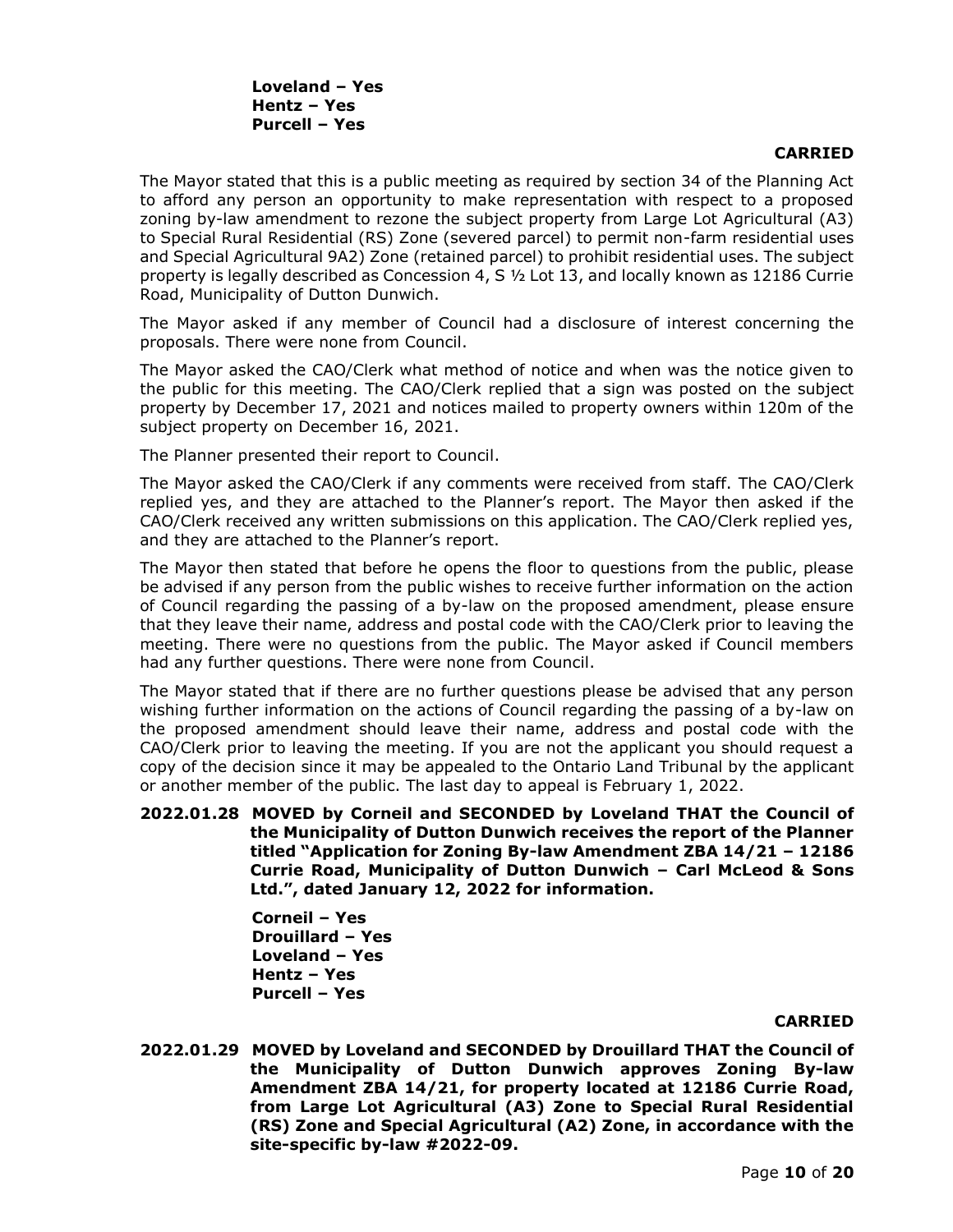**Corneil – Yes Drouillard – Yes Loveland – Yes Hentz – Yes Purcell – Yes** 

## **CARRIED**

**2022.01.30 MOVED by Drouillard and SECONDED by Hentz THAT the public meeting to consider Zoning By-law Amendment file no. ZBA 14/21, filed by Carl McLeod & Sons Ltd., for 12186 Currie Road, Municipality of Dutton Dunwich, closes at 5:59 p.m.**

> **Corneil – Yes Drouillard – Yes Loveland – Yes Hentz – Yes Purcell – Yes**

#### **CARRIED**

Committee of Adjustment

**2022.01.31 MOVED by Hentz and SECONDED by Loveland THAT the regular meeting end to sit as a Committee of Adjustment hearing to hear application file no. MV 12/21, filed by Ian and Krista Chinnery at 6:00 p.m.**

> **Corneil – Yes Drouillard – Yes Loveland – Yes Hentz – Yes Purcell – Yes**

## **CARRIED**

**2022.01.32 MOVED by Drouillard and SECONDED by Corneil THAT the regular meeting reconvene at 6:30 p.m.**

> **Corneil – Yes Drouillard – Yes Loveland – Yes Hentz – Yes Purcell – Yes**

## **CARRIED**

## **DELEGATION – Farmland Preservation – Elgin Federation of Agriculture**

Tracey Arts, OFA Zone Director attended the meeting, Greg Fentie VP of EFA. Tracey Arts presented the Home Grown Campaign Farmland Preservation to Council.

Council directs staff to prepare a letter to OFA and EFA outlining concerns regarding settlement areas.

## **PLANNING DEPARTMENT Continued**

Dutton Dunwich Zoning By-law Comprehensive Review – Consultation as Revised

The Planner presented this report to Council.

# **2022.01.33 MOVED by Corneil and SECONDED by Hentz THAT the Council of the Municipality of Dutton Dunwich receives the report of the Planner titled "Dutton Dunwich Zoning By-law Comprehensive Review –**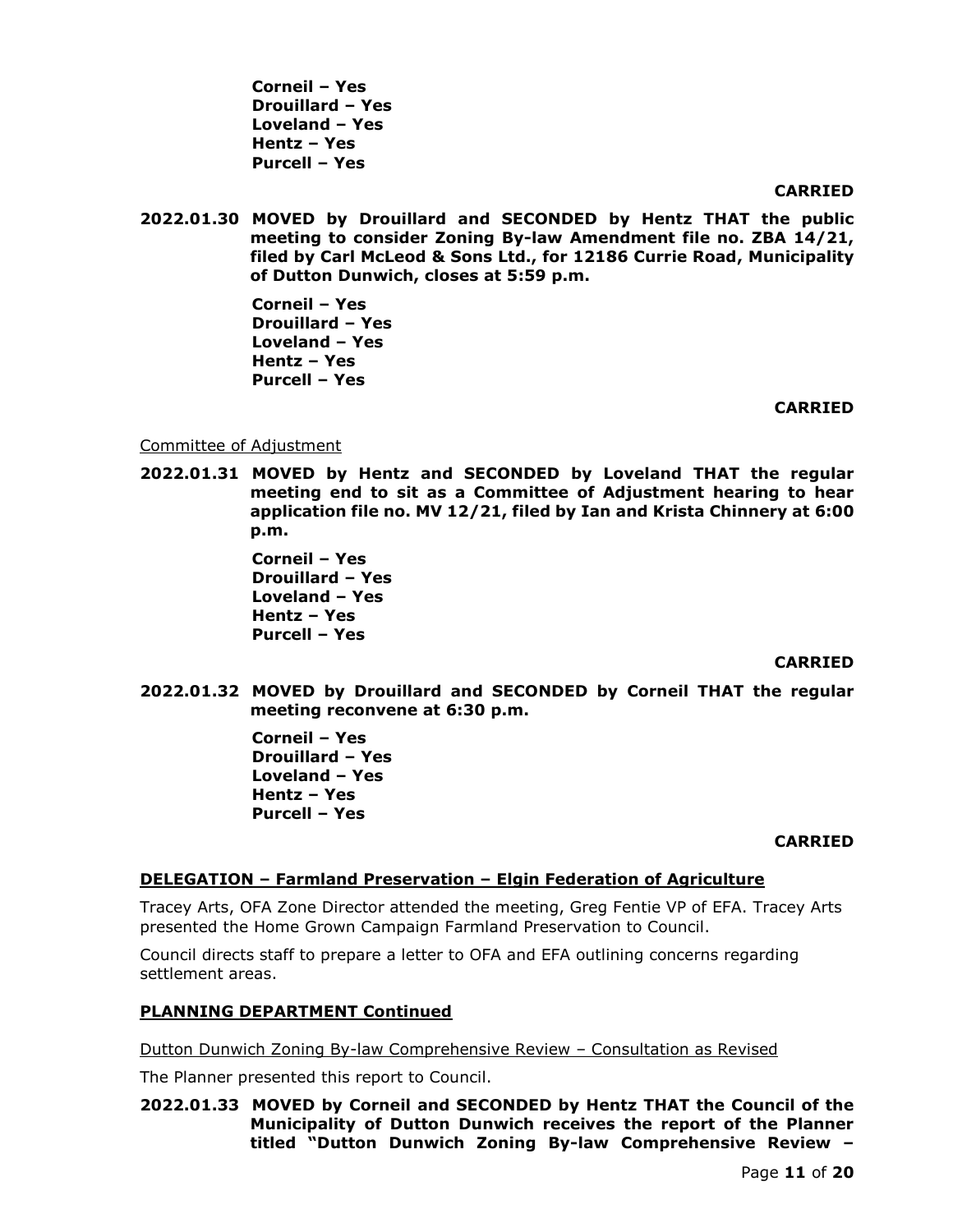**Consultation as Revised", dated January 12, 2022 for information; and**

**THAT Council direct Administration to proceed to schedule the required open house and public meeting.**

**Corneil – Yes Drouillard – Yes Loveland – Yes Hentz – Yes Purcell – Yes** 

**CARRIED**

## **RECREATION DEPARTMENT**

Recreation and Administration Assistant Monthly Report

**2022.01.34 MOVED by Hentz and SECONDED by Loveland THAT the Council of the Municipality of Dutton Dunwich receives the report of the Recreation and Administration Assistant titled "Monthly Report – January 2022", dated January 12, 2022 for information.** 

> **Corneil – Yes Drouillard – Yes Loveland – Yes Hentz – Yes Purcell – Yes**

> > **CARRIED**

Buttermilk Bog Tree Identification Project

**2022.01.35 MOVED by Loveland and SECONDED by Drouillard THAT the Council of the Municipality of Dutton Dunwich receives the report of the Recreation and Administration Assistant titled "Buttermilk Bog Tree Identification Project", dated January 12, 2022 for information.** 

> **Corneil – Yes Drouillard – Yes Loveland – Yes Hentz – Yes Purcell – Yes**

> > **CARRIED**

## Celebration and Commemoration Program – Reopening Fund Application

**2022.01.36 MOVED by Drouillard and SECONDED by Corneil THAT the Council of the Municipality of Dutton Dunwich receives the report of the Recreation and Administration Assistant titled "Celebration and Commemoration Program – Reopening Fund Application", dated January 12, 2022 for information; and**

> **THAT Council approves the Celebration and Commemoration – Reopening Fund application; and**

> **THAT Council directs staff to write a letter of support for the Celebration and Commemoration Program – Reopening Fund application.**

**Corneil – Yes Drouillard – Yes**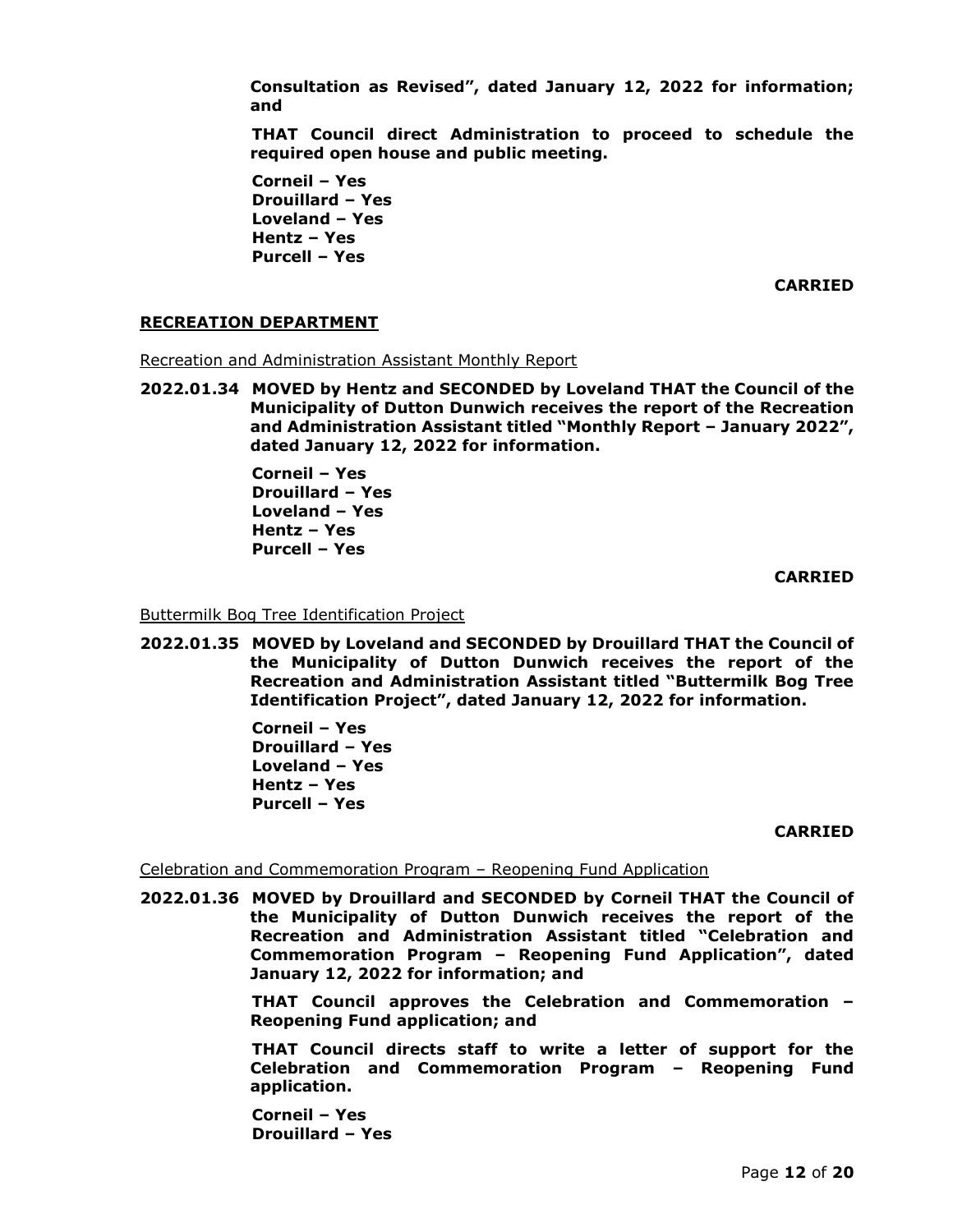**Loveland – Yes Hentz – Yes Purcell – Yes** 

**CARRIED**

#### **CORRESPONDENCE**

- a) **City of Sarnia** "Catch and Release" Justice
- **2022.01.37 MOVED by Hentz and SECONDED by Corneil THAT the Council of the Municipality of Dutton Dunwich supports the resolution from the City of Sarnia requesting the Federal and Provinicial government to make meaningful improvements to the current state of "catch and release" justice in the Ontario legal system; and**

**THAT a copy of this resolution be forwarded to Karen Vecchio, MP and the City of Sarnia.** 

**Corneil – Yes Drouillard – Yes Loveland – Yes Hentz – Yes Purcell – Yes** 

#### **CARRIED**

- b) **Ontario Municipal Management Institute** Katie Morreau Certified Municipal Manager (CMM) designation
- **2022.01.38 MOVED by Loveland and SECONDED by Hentz THAT correspondence item 14.b) from the Ontario Municipal Management Institute be received and filed.**

**Corneil – Yes Drouillard – Yes Loveland – Yes Hentz – Yes Purcell – Yes**

#### **CARRIED**

- c) **Town of Bradford West Gwillimbury** Motion Against Quebec's Bill 21
- **2022.01.39 MOVED by Hentz and SECONDED by Drouillard THAT the Council of the Municipality of Dutton Dunwich supports the resolution from the Town of Bradford West Gwillimbury and additionally declares it's opposition to Quebec's Bill 21 and supports efforts to see this discriminatory law overturned; and**

**THAT a copy of this resolution be forwarded to Karen Vecchio, MP and the Town of Bradford West Gwillimbury.**

**Corneil – Yes Drouillard – Yes Loveland – Yes Hentz – Yes Purcell – Yes**

#### **CARRIED**

d) **Township of South Frontenac** – Joint & Several Liability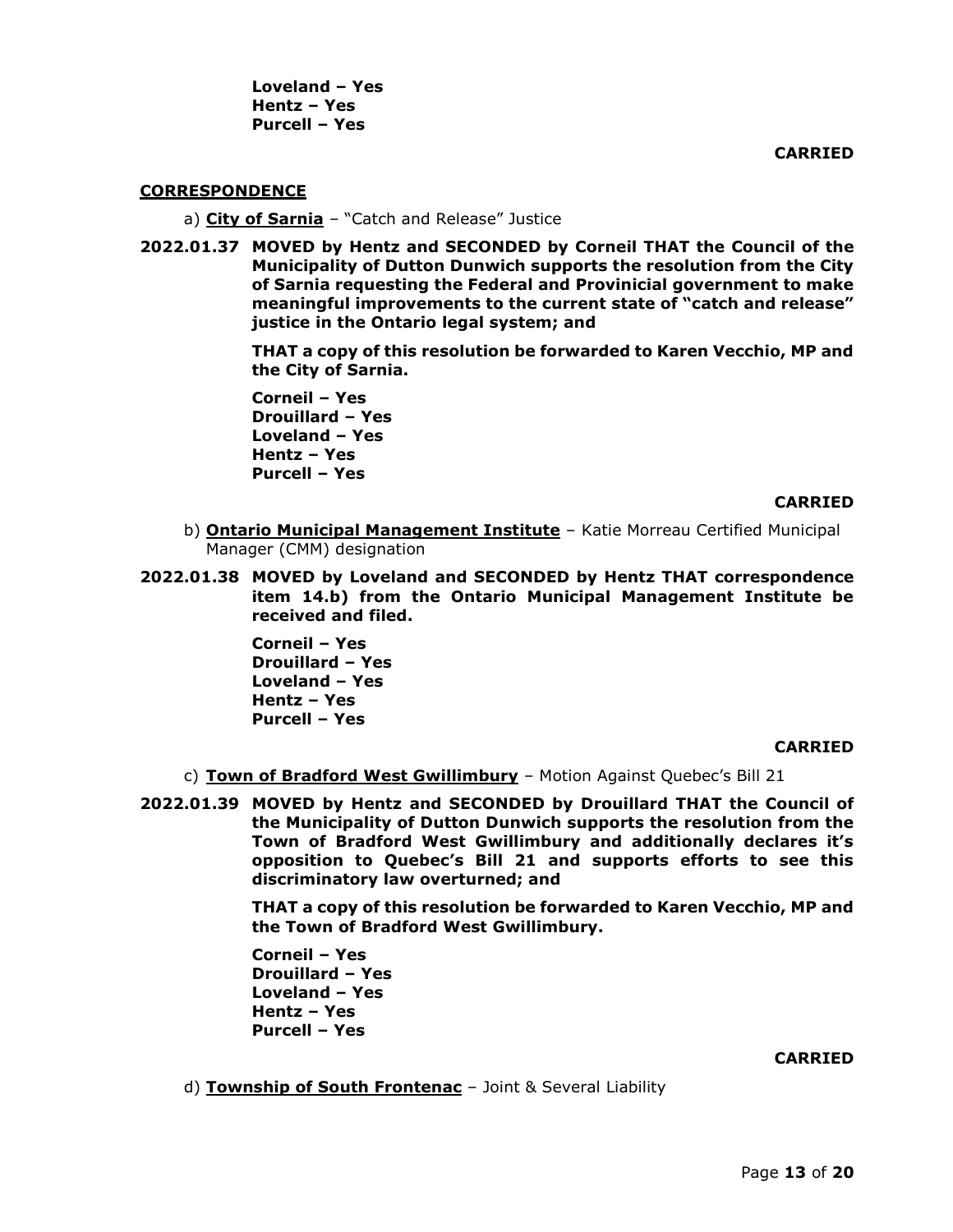**2022.01.40 MOVED by Loveland and SECONDED by Corneil THAT correspondence item 14.d) from the Township of South Frontenac be received and filed.**

> **Corneil – Yes Drouillard – Yes Loveland – Yes Hentz – Yes Purcell – Yes**

> > **CARRIED**

- e) **Township of South Frontenac** Daylight Savings Time
- **2022.01.41 MOVED by Corneil and SECONDED by Drouillard THAT the Council of the Municipality of Dutton Dunwich supports the resolution from the Township of South Frontenac supporting Bill 214 passed by the Legislative Assembly of Ontario in 2020 to make Daylight Savings Time standard time and requesting that further discussions with Quebec and New York State take place in order for the Eastern Time Zone to remain at standard time and to discontinue Daylight Savings Time in this zone; and**

**THAT a copy of this resolution be forwarded to Karen Vecchio, MP and the Township of South Frontenac.**

**Corneil – Yes Drouillard – Yes Loveland – Yes Hentz – No Purcell – Yes** 

#### **CARRIED**

- f) **Ministry of Municipal Affairs and Housing** Bill 13, the Supporting People and Businesses Act, 2021
- **2022.01.42 MOVED by Drouillard and SECONDED by Hentz THAT correspondence item 14.f) from the Ministry of Municipal Affairs and Housing be received and filed.**

**Corneil – Yes Drouillard – Yes Loveland – Yes Hentz – Yes Purcell – Yes** 

**CARRIED**

**2022.01.43 MOVED by Hentz and SECONDED Loveland THAT relevant correspondence was reviewed.**

> **Corneil – Yes Drouillard – Yes Loveland – Yes Hentz – Yes Purcell – Yes**

#### **CARRIED**

#### **CONSENT AGENDA**

Consent Correspondence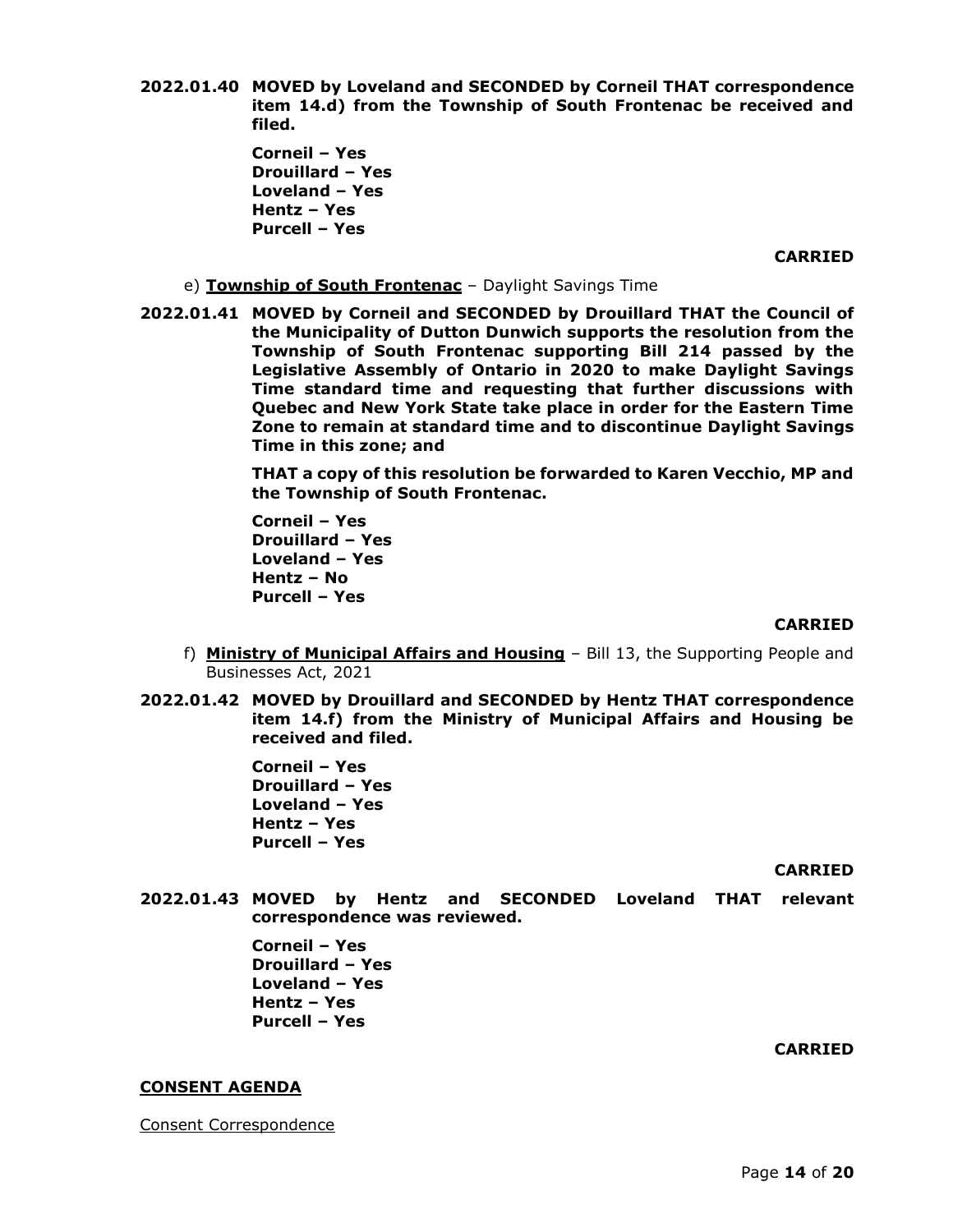- a) **Lower Thames Valley Conservation Authority** Bill 229: Transition Plan
- b) **Minister of Environment, Conservation and Parks** Minister's Annual Report on Drinking Water 2021 and 2020-21 Chief Drinking Water Inspector Annual Report

## Committee Reports

- By-Law Enforcement
- Community Policing Committee
- Cultural Heritage Committee
- Dutton Dunwich Senior's
- Economic Development Committee
- Elgin Phragmites Working Group
- Elgin-St. Thomas Municipal Association
- Emergency Management
- Fire Department
- Healthy Communities Partnership
- Lower Thames Valley Conservation Authority
- Occupational Health and Safety
- Recreation Committee
- Shoreline Management Report
- Source Protection Authority
- Trans Canada Trail
- Tri County Water Board
	- o October 26, 2021 meeting minutes
- West Elgin Community Centre Board of Management
	- o November 10, 2021 meeting minutes

# **2022.01.44 MOVED by Loveland and SECONDED by Corneil THAT the items on the Consent Agenda be approved.**

**Corneil – Yes Drouillard – Yes Loveland – Yes Hentz – Yes Purcell – Yes** 

**CARRIED**

## **EXECUTIVE ASSISTANT'S REPORT**

New Policy – Exit Interview Policy

**2022.01.45 MOVED by Corneil and SECONDED by Drouillard THAT the Council of the Municipality of Dutton Dunwich receives the report of the Executive Assistant titled "New Policy – Exit Interview Policy", dated January 12, 2022; and**

**THAT Council adopts policy A 38-2022 Exit Interview Policy.**

**Corneil – Yes Drouillard – Yes Loveland – Yes Hentz – Yes Purcell – Yes** 

**CARRIED**

#### **UNFINISHED BUSINESS**

COVID-19 Pandemic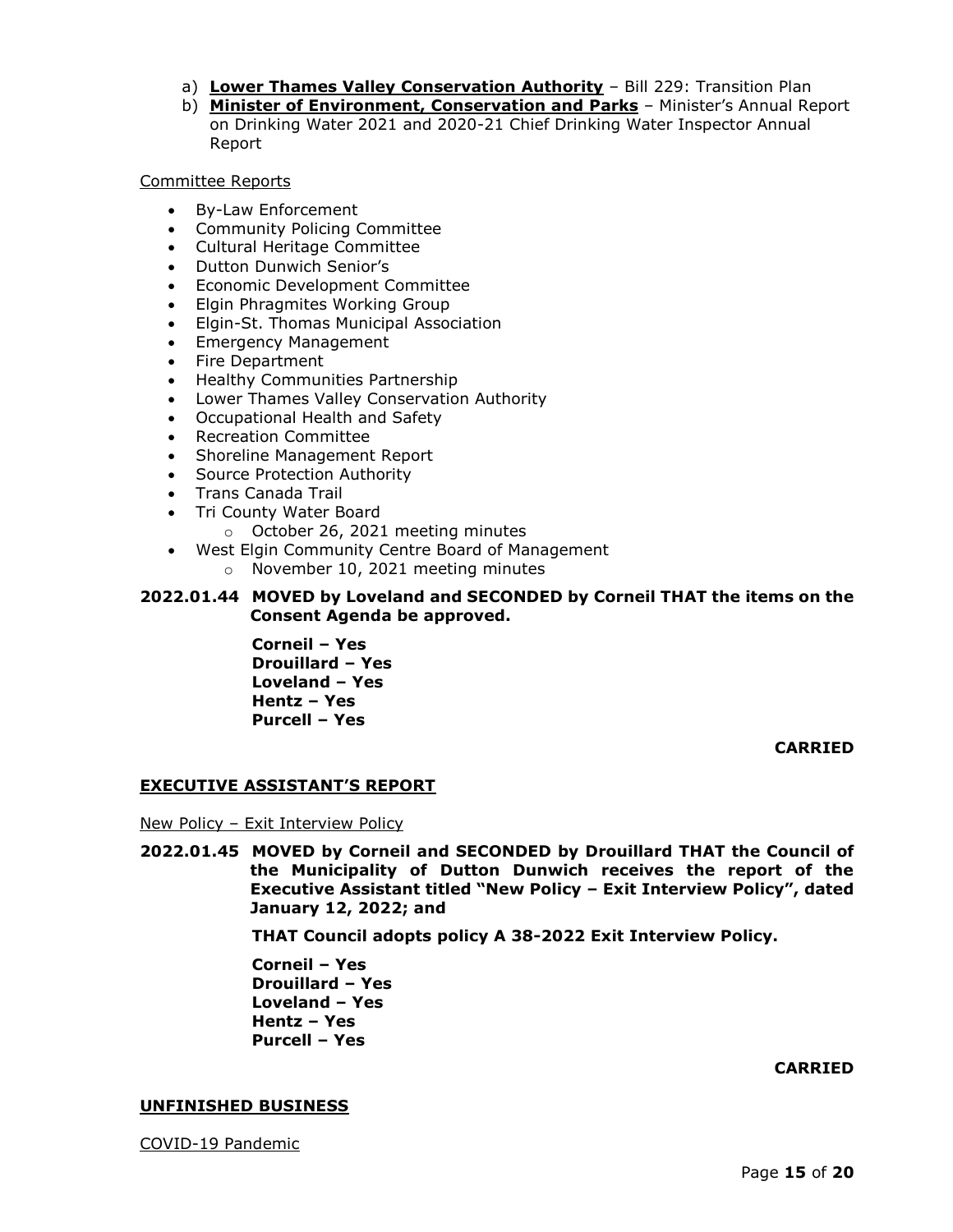**2022.01.46 MOVED by Drouillard and SECONDED by Loveland THAT the Council of the Municipality of Dutton Dunwich receives the following MECG meeting minutes for the COVID-19 Pandemic for information:**

> **MECG meeting #42 minutes – December 13, 2021 MECG meeting #43 minutes – January 6, 2022**

**Corneil – Yes Drouillard – Yes Loveland – Yes Hentz – Yes Purcell – Yes** 

**CARRIED**

## **NEW BUSINESS**

Elgin Group Police Services Board - Appoint Ida McCallum as Community Representative

**2022.01.47 MOVED by Loveland and SECONDED by Corneil THAT the Council of the Municipality of Dutton Dunwich appoints Ida McCallum as the community representative from Western Elgin to the Elgin Group Police Services Board for a term of 3 years commencing January 1, 2022 to December 31, 2024.**

> **Corneil – Yes Drouillard – Yes Loveland – Yes Hentz – Yes Purcell – Yes**

## **CARRIED**

## **ANNOUNCEMENTS**

Councillor Drouillard announced that Mac Lilley Farms is having a number of events this year in celebration of 50 years in business.

## **CLOSED SESSION**

- **2022.01.48 MOVED by Corneil and SECONDED by Hentz THAT the Council for the Municipality of Dutton Dunwich now moves into a session of the meeting that shall be closed to the public at 7:22 pm, in accordance with Section 239 (2) of the Municipal Act, S.O. 2001, c.25 for discussion of the following matters:**
	- **a) Personal matter about an identifiable individual – s.239(2)(b) of the Municipal Act**
	- **b) A proposed or pending acquisition or disposition of land by the municipality – s.239(2)(c) of the Municipal Act**

**Corneil – Yes Drouillard – Yes Loveland – Yes Hentz – Yes Purcell – Yes**

#### **CARRIED**

**2022.01.49 MOVED by Loveland and SECONDED by Drouillard THAT the Council for the Municipality of Dutton Dunwich hereby comes out of the closed session of the meeting at 7:33 p.m., and the regular meeting reconvenes.**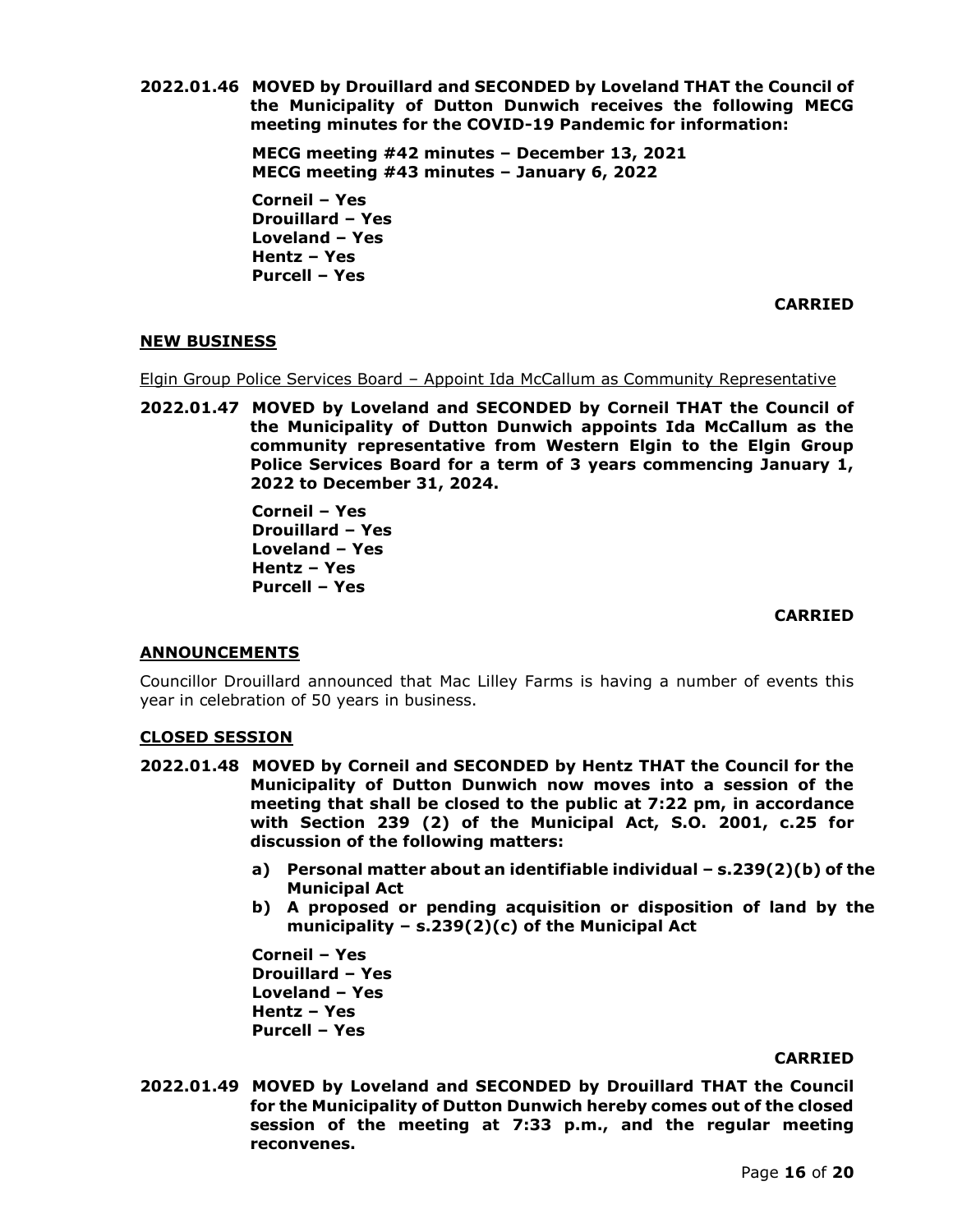**Corneil – Yes Drouillard – Yes Loveland – Yes Hentz – Yes Purcell – Yes** 

**CARRIED**

## **RISE AND REPORT - OPEN**

**2022.01.50 MOVED by Drouillard and SECONDED by Corneil THAT the Council of the Municipality of Dutton Dunwich adopts confidential resolution CL 2022-01 moved in the closed session.**

> **Corneil – Yes Drouillard – Yes Loveland – Yes Hentz – Yes Purcell – Yes**

> > **CARRIED**

## a) Personal matter about an identifiable individual

**2022.01.51 MOVED by Corneil and SECONDED by Loveland THAT regarding closed session item a) personal matter about an identifiable individual – s.239(2)(b) of the Municipal Act, that staff proceed as directed by Council.** 

> **Corneil – Yes Drouillard – Yes Loveland – Yes Hentz – Yes Purcell – Yes**

## **CARRIED**

b) a proposed or pending acquisition or disposition of land by the municipality

**2022.01.52 MOVED by Loveland and SECONDED by Drouillard THAT regarding closed session item b) a proposed or pending acquisition or disposition of land by the municipality - s.239(2)(c) of the Municipal Act, that staff proceed as directed by Council.** 

> **Corneil – Yes Drouillard – Yes Loveland – Yes Hentz – Yes Purcell – Yes**

> > **CARRIED**

## **PROPOSED BY-LAWS**

**2022.01.53 MOVED by Drouillard and SECONDED by Corneil THAT By-Law #2022- 01, being a by-law respecting construction, demolition and change of use permits and inspections for the Corporation of the Municipality of Dutton Dunwich, be read a first, second and third time and passed.**

> **Corneil – Yes Drouillard – Yes Loveland – Yes Hentz – Yes**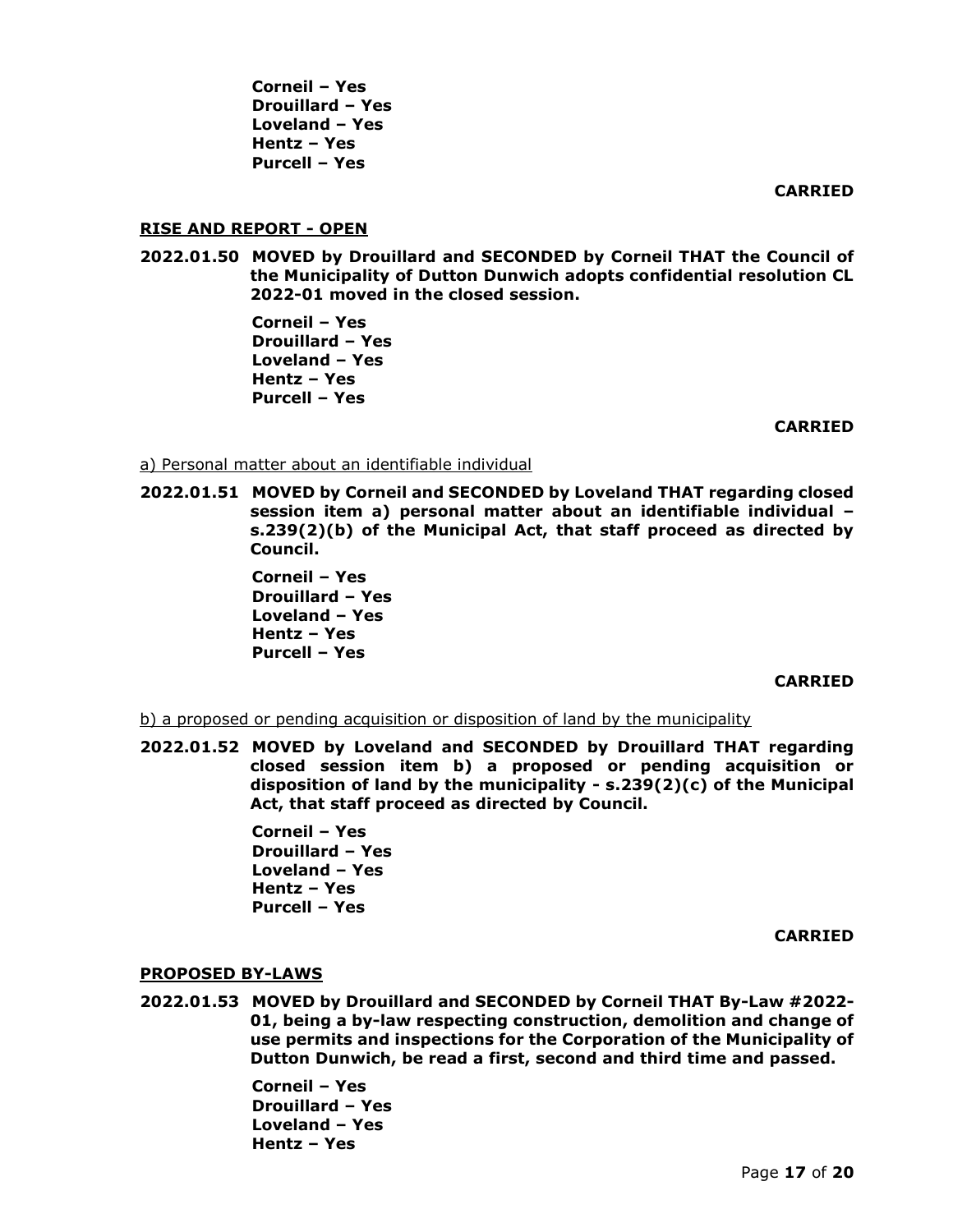**Purcell – Yes** 

#### **CARRIED**

**2022.01.54 MOVED by Corneil and SECONDED by Hentz THAT By-Law #2022-02, a by-law to amend by-law #2021-33 to establish various fees and tariffs for services provided by the Municipality of Dutton Dunwich, be read a first, second and third time and passed.**

> **Corneil – Yes Drouillard – Yes Loveland – Yes Hentz – Yes Purcell – Yes**

#### **CARRIED**

**2022.01.55 MOVED by Hentz and SECONDED by Loveland THAT By-Law #2022- 03, a by-law to amend by-law #2020-54 of the Corporation of the Municipality of Dutton Dunwich to establish the actual costs of the A.D. McFarlane Drain, be read a first, second and third time and passed.**

> **Corneil – Yes Drouillard – Yes Loveland – Yes Hentz – Yes Purcell – Yes**

#### **CARRIED**

**2022.01.56 MOVED by Loveland and SECONDED by Drouillard THAT By-Law #2022-04, a by-law to amend by-law #2021-44 of the Corporation of the Municipality of Dutton Dunwich to establish the actual costs for the Brown Drain Upper Branches, be read a first, second and third time and passed.**

> **Corneil – Yes Drouillard – Yes Loveland – Yes Hentz – Yes Purcell – Yes**

## **CARRIED**

**2022.01.57 MOVED by Drouillard and SECONDED by Hentz THAT By-Law #2022- 05, a by-law to amend by-law #2020-55 of the Corporation of the Municipality of Dutton Dunwich to establish the actual costs for the Cameron Graham Drain South, be read a first, second and third time and passed.** 

> **Corneil – Yes Drouillard – Yes Loveland – Yes Hentz – Yes Purcell – Yes**

#### **CARRIED**

**2022.01.58 MOVED by Hentz and SECONDED by Corneil THAT By-Law #2022-06, a by-law to amend by-law #2021-15 of the Corporation of the Municipality of Dutton Dunwich to establish the actual costs for the Rivers-Trojek and Rivers-Moore Drains, be read a first, second and third time and passed.**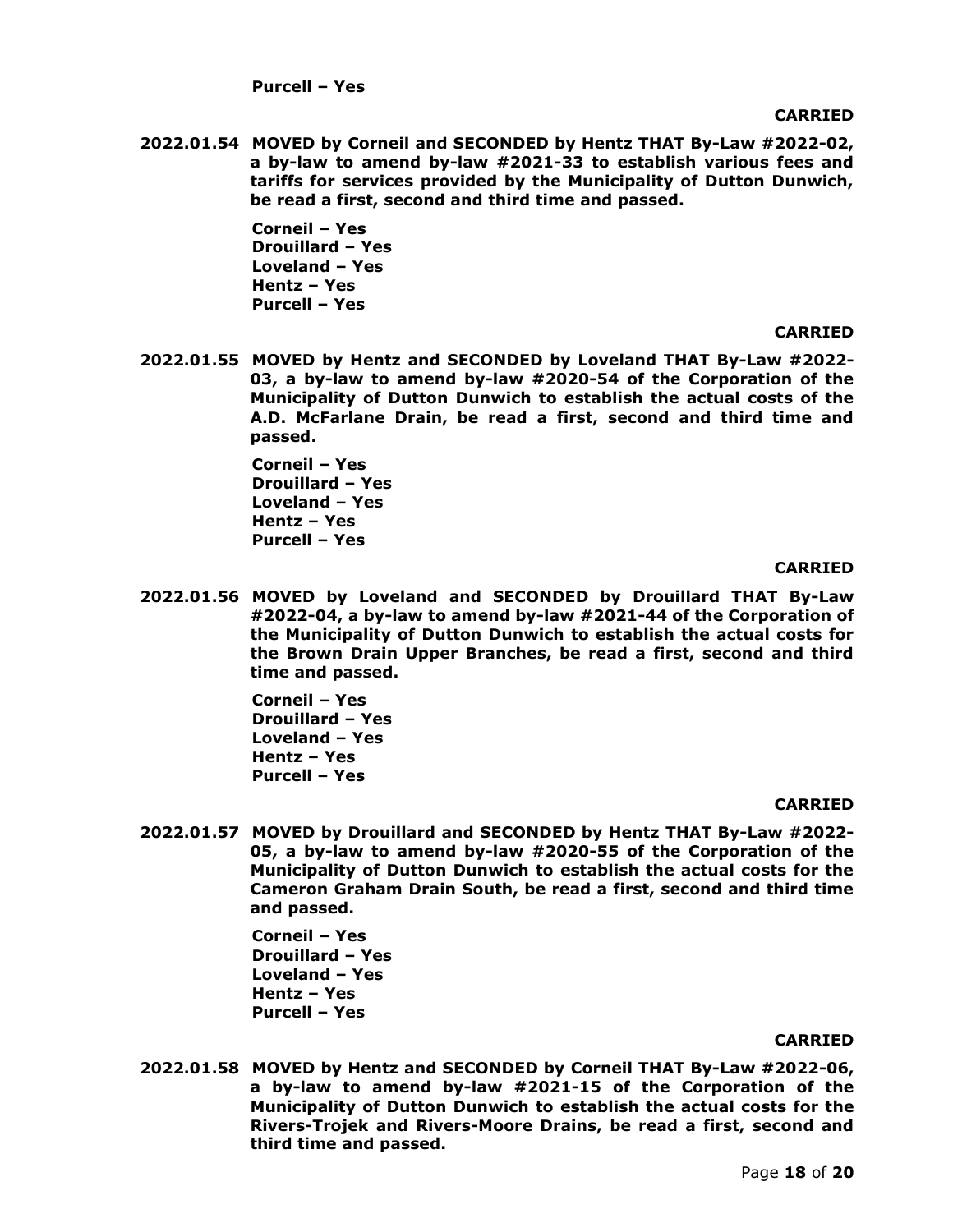**Corneil – Yes Drouillard – Yes Loveland – Yes Hentz – Yes Purcell – Yes** 

#### **CARRIED**

**2022.01.59 MOVED by Corneil and SECONDED by Loveland THAT By-Law #2022- 07, being a by-law to amend by-law #2004-24 as it effects a parcel of land situated at 29420 Thamesview Line, filed by James Stuart Simpson be read a first, second and third time and passed.**

> **Corneil – Yes Drouillard – Yes Loveland – Yes Hentz – Yes Purcell – Yes**

#### **CARRIED**

**2022.01.60 MOVED by Loveland and SECONDED by Drouillard THAT By-Law #2022-08, being a by-law to amend by-law #2004-24 as it effects a parcel of land situated at 31681 Edinborough Line, filed by Jim and Janet McAuliffe, be read a first, second and third time and passed.**

> **Corneil – Yes Drouillard – Yes Loveland – Yes Hentz – Yes Purcell – Yes**

#### **CARRIED**

**2022.01.61 MOVED by Drouillard and SECONDED by Corneil THAT By-Law #2022- 09, being a by-law to amend by-law #2004-24 as it effects a parcel of land situated at 12186 Currie Road, filed by Carl McLeod & Sons Ltd. be read a first, second and third time and passed.**

> **Corneil – Yes Drouillard – Yes Loveland – Yes Hentz – Yes Purcell – Yes**

#### **CARRIED**

**2021.01.62 MOVED by Hentz and SECONDED by Loveland THAT By-Law #2022- 10, being a by-law to confirm the proceedings of the Municipal Council of the Municipality of Dutton Dunwich, be read a first, second and third time and passed.**

> **Corneil – Yes Drouillard – Yes Loveland – Yes Hentz – Yes Purcell – Yes**

#### **CARRIED**

#### **NEXT MEETING SCHEDULE**

January 26, 2022 – 5:00 p.m.